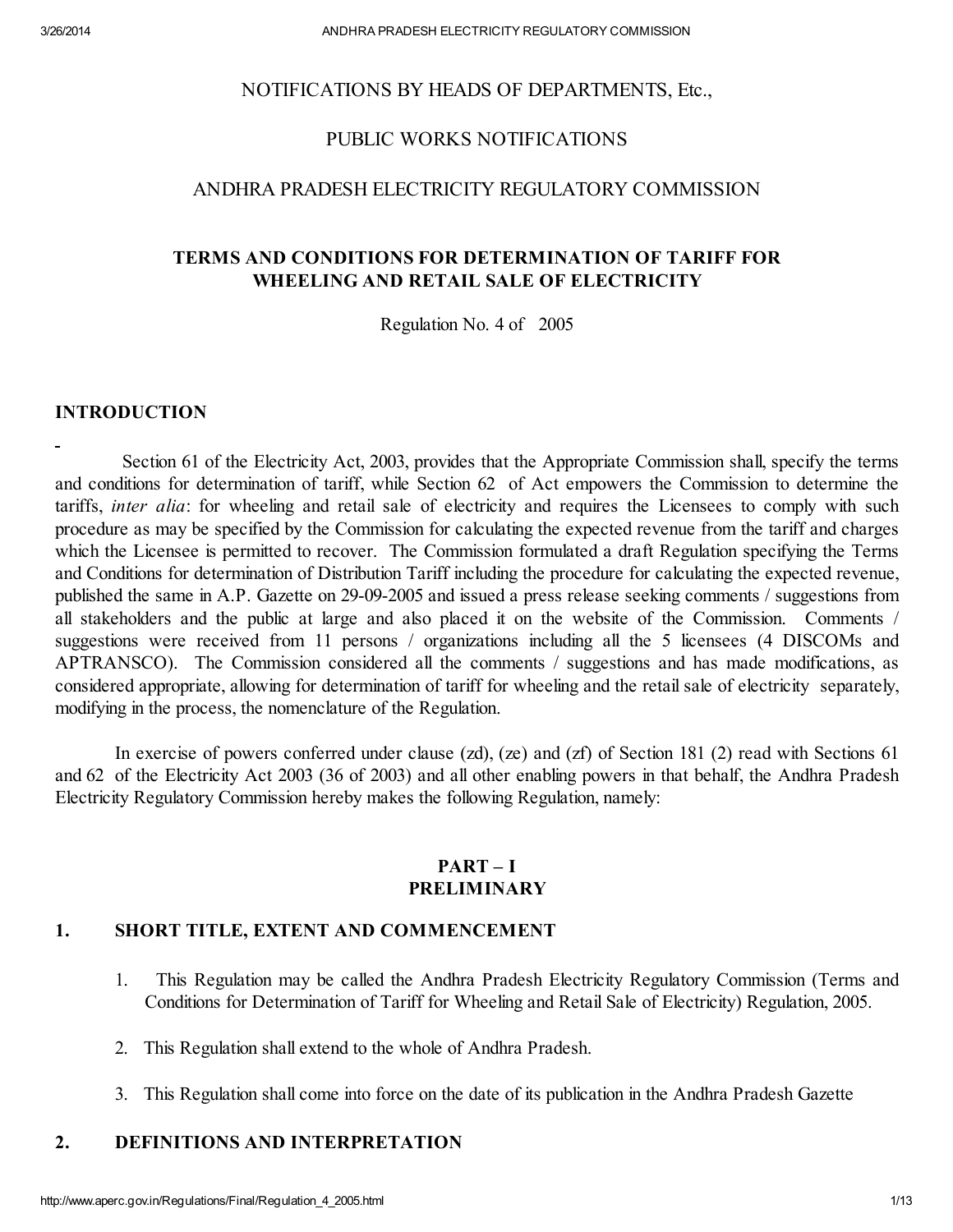- 1. In this Regulation, unless the context otherwise requires:
	- 1. "Act" means the Electricity Act, 2003 (36 of 2003);
	- 2. "Aggregate Revenue Requirement" (ARR) means the revenue required to meet the costs pertaining to the licensed business, for a financial year, which would be permitted to be recovered through tariffs and charges by the Commission.
	- 3. "Base Year" means the financial year immediately preceding the first year of the Control Period;
	- 4. "CERC" means the Central Electricity Regulatory Commission established under Section 76 of the Act;
	- 5. "Commission" means the Andhra Pradesh Electricity Regulatory Commission;
	- 6. "Conduct of Business Regulations" means the Andhra Pradesh Electricity Regulatory Commission (Conduct of Business) Regulations in force from time to time;
	- 7. "Consumer / User contributions" means any contributions made by those using or intending to use the Distribution network of a licensee for supply or wheeling of electricity . Any grant received by Licensees would also be treated as Consumer / User contribution.
	- 8. "Control Period" means a multi-year period fixed by the Commission from time to time, usually 5 years, for which the principles for determination of revenue requirement will be fixed, the first Control Period, however, being of the duration of 3 years;
	- 9. "Distribution Business" means the business of operating and maintaining a distribution system for supplying electricity in the area of supply of the Distribution Licensee in terms of the Distribution and Retail Supply Licence granted by the Commission;
	- 10. "Financial year" means the period commencing on 1<sup>st</sup> April of a calendar year and ending on 31<sup>st</sup> March of the subsequent calendar year;
	- 11. "Licensees' Standards of Performance Regulation" means the A.P. Electricity Regulatory Commission (Licensees' Standards of Performance) Regulation, 2004 (Regulation No.7 of 2004).
	- 12. "Non-Tariff Income" means income relating to the licensed business other than from tariffs for wheeling and retail sale , and excludes any income from Other Business and income on account of Fuel Surcharge Adjustment, Cross-subsidy Surcharge and Additional Surcharge;
	- 13. "Other Business" means any business engaged in by a Distribution Licensee under Section 51 of the Act for optimum utilization of the assets of such Distribution Licensee and shall include any business of the Distribution Licensee other than the licensed business;
	- 14. "Retail Supply Business" means the business of sale of electricity by a Licensee to consumers, in accordance with the terms of the Distribution and Retail Supply Licence;
	- 15. " Regulated Rate Base (RRB)" is the value of the gross fixed assets net of the consumer contributions and accumulated depreciation;
	- 16. "State" means the State of Andhra Pradesh.
- 2. Words and expressions used and not defined in this Regulation but defined in the Act shall have the meanings as assigned to them in the Act.
- 3. All proceedings under this Regulation shall be governed by the Andhra Pradesh Electricity Regulatory Commission (Conduct of Business) Regulations.

# 3. EXTENT OF APPLICATION

- 1. This Regulation shall apply to all the Distribution Licensees in the State for a) Distribution Business and b) Retail Supply Business.
- 2. In accordance with the principles laid out in this Regulation, the Commission shall determine the Aggregate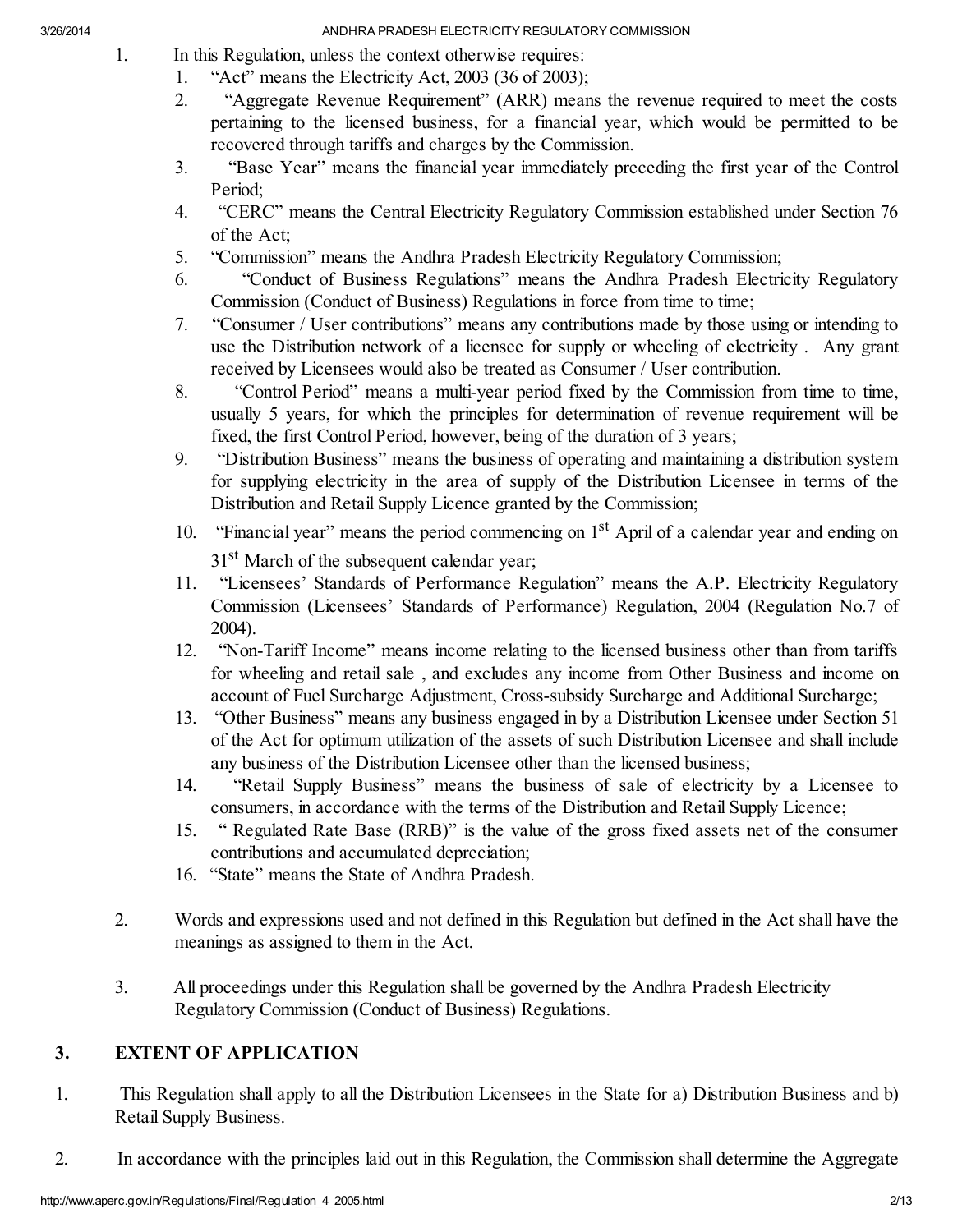Revenue Requirement (ARR) for a) Distribution Business and b) Retail Supply Business.

- 3. The ARR determined for Distribution Business will be the basis for the fixation of the wheeling tariff/charges.
- 4. The ARR determined for Retail Supply Business will be the basis for the fixation of the Tariff/Charges for retail sale of electricity including surcharges.

# PART – II APPROACH, FRAMEWORK, PROCEDURES AND FILINGS

## 4. GUIDELINES FOR COMPUTING AGGREGATE REVENUE REQUIREMENT

The Guidelines already issued by the Commission for computing the Aggregate Revenue Requirement / Expected Revenue from Charges (ARR / ERC) to the extent modified herein would continue to apply for the Distribution and the Retail Supply Businesses separately till such time as fresh Guidelines are issued.

## 5. SEGREGATION OF ACCOUNTS INTO DISTRIBUTION AND RETAIL SUPPLY

Till such time as there is a complete segregation of accounts between Distribution and Retail Supply businesses, the ARR for each business shall be supported by an Allocation Statement that contains the apportionment of costs and revenues to that business. The allocation statement shall also contain the methodology that has been used for the apportionment.

## 6. FILING PROCEDURE

- 1. Every Distribution Licensee shall file for each of its licensed business an application for approval of its Aggregate Revenue Requirement (ARR) for each year of the Control Period, not less than 120 days before the commencement of the first year of the Control Period. This filing shall be in such form and in such manner as specified and in accordance with the Guidelines issued by the Commission. The Distribution Licensees may file such applications for ARR of the first Control Period within a period not less than 90 days before the commencement of the Control Period.
- 2. The ARR filing for the Distribution business shall be for the entire Control Period. For the Retail Supply business the ARR filing will be on annual basis for the first Control Period and the entire Control Period for the subsequent Control Periods.
- 3. ARR for Distribution Business:- The ARR filings shall contain the following :
	- 1. The Operation and Maintenance (O&M) costs which include employee-related costs, repair & maintenance costs and administrative & general costs, estimated for the Base Year and the year prior to the Base Year in complete detail, together with the forecast for each year of the Control Period based on the norms proposed by the Distribution Licensee including indexation and other appropriate mechanisms in terms of the principles enunciated in this Regulation for O&M cost allowance.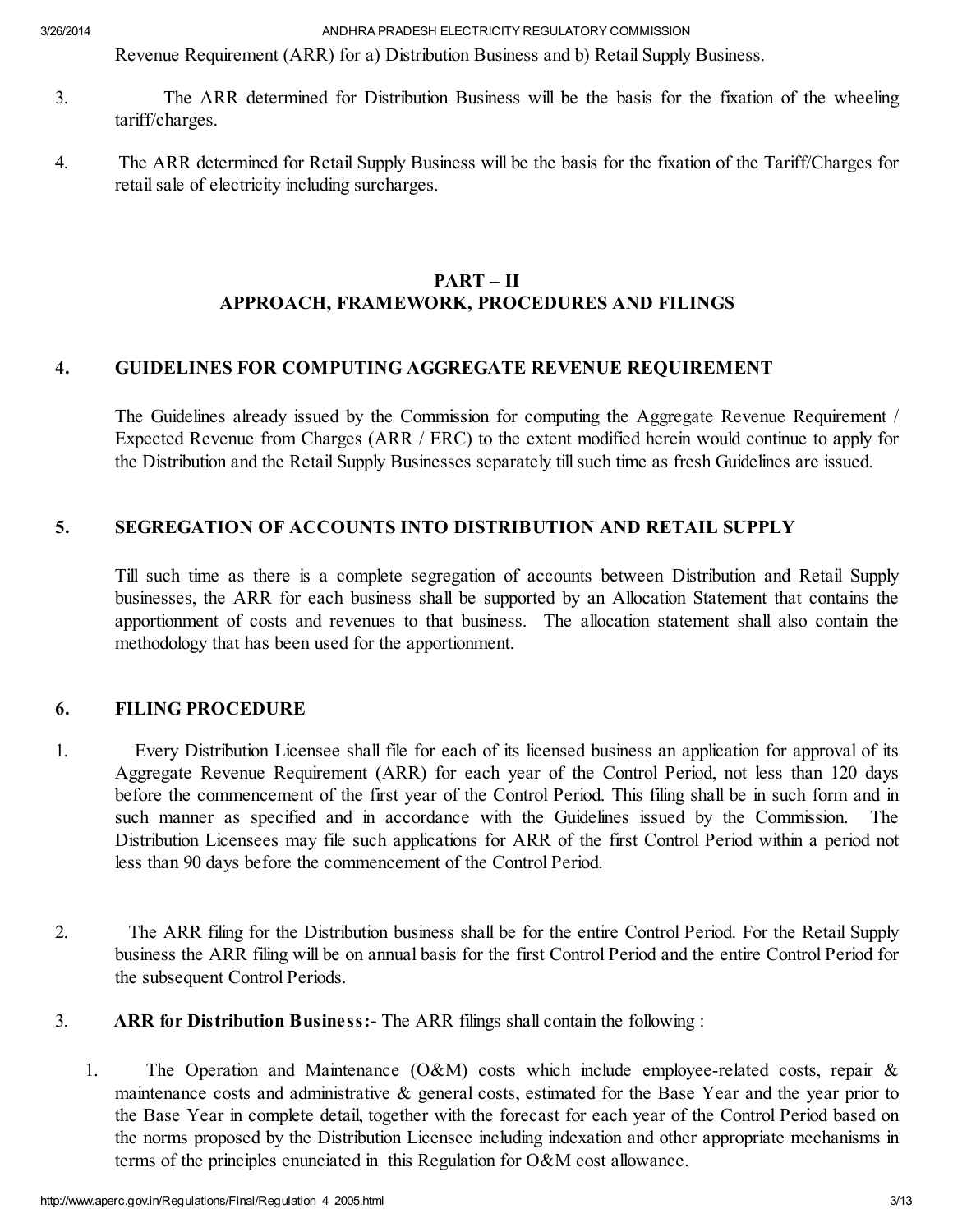- 2. Regulated Rate Base (RRB) for the Base Year and each year of the Control Period which requires submission of the working capital requirement and a detailed scheme/project-wise Capital Investment Plan with a capitalisation schedule covering each year of the Control Period consistent with the Commission's approved Resource Plan.
- 3. A proposal for appropriate capital structure and its cost of financing (interest cost and return on equity) for the purpose of computing Weighted Average Cost of Capital.
- 4. Targets proposed for reduction of distribution losses during the Control Period duly adhering to the Licensees' Standards of Performance Regulation.
- 5. Details of depreciation, including Advance against depreciation if any required and capitalisation schedules for each year of the Control Period.
- 6. Description of external parameters proposed to be used for indexation;
- 7. Details of taxes on income;
- 8. Any other relevant expenditure;
- 9. Proposals for sharing of gains and losses;
- 10. Proposals for efficiency parameter targets;
- 11. Proposals for rewarding efficiency in performance
- 12. Any other matters considered appropriate
- 4. ARR for Retail Supply Business: The ARR for Retail Supply Business shall contain:
	- 1. Power purchase costs for each year of the Control Period. The power purchase costs shall also include the transfer price of own generation for the supply business in line with the Power Procurement Plan approved by the Commission as part of the Distribution Licensee's Resource Plan.
	- 2. All other items mentioned for the distribution business to the extent applicable and in accordance with cost allocation statement mentioned in clause 5 of this Regulation.

# 7. FILING FOR PROPOSED TARIFF (FPT)

- 1. The FPT for Distribution business and Retail Supply business shall be filed along with the respective ARR filings.
- 2. The application shall be made for determination of tariff for:
	- 1. Wheeling of electricity, i.e. Wheeling Charges to recover the ARR of Distribution Business
	- 2. Retail sale of electricity, i.e. Tariffs for Retail sale of electricity to recover the ARR of Retail Supply Business
- 3. Distribution Business:- The application for FPT shall contain the following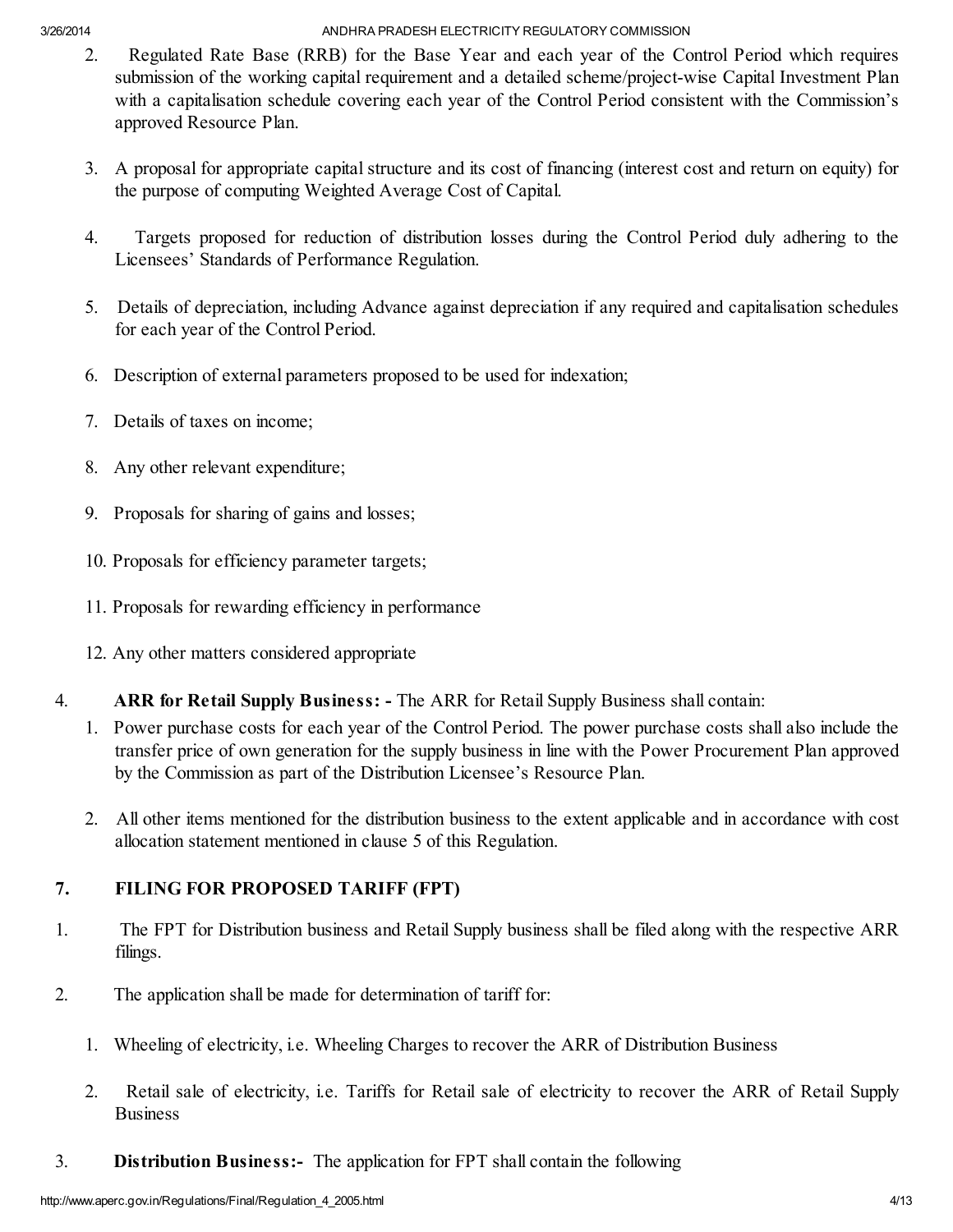- 1.The Distribution system or network usage forecast for each year of the Control Period consistent with the Resource Plan.
- 2.Proposals for computation of tariffs for wheeling of electricity for each of the years of the Control Period, including the losses to be charged in kind and the procedure therefor.
- 3.Proposals for Non-Tariff Income with item-wise description and details.
- 4.Proposals in respect of income from Other Business.
- 5.The proposed wheeling charges shall be voltage-wise. For the first Control Period, however, the Distribution Licensee may propose these charges computed on normative basis.
- 6.Expected Revenue from the proposed Wheeling Charges, Non-Tariff Income and Income from Other Business(es).
- 4. Retail Supply of Electricity Business :- The application for FPT shall contain the following
	- 1.Proposal for retail sale of electricity to the consumers pertaining to its retail supply business and the details may include tariffs for each consumer category, slab-wise and voltage-wise. The tariffs proposed may also include energy charges, fixed/demand charges and minimum charges .
	- 2.Proposals for Non-Tariff Income with item-wise description and details.
	- 3.Each tariff proposal submitted by the Distribution Licensee shall be supported with a cost-of-service model allocating the costs of the licensed business in respect of each category of consumers based on appropriate assumptions.
	- 4.Expected Revenue from the proposed Retail Sale Tariffs, Non-Tariff Income and income from Other Business(es) and other matters considered appropriate by the Distribution Licensee, including incentive schemes to consumers, voltage surcharge and power factor surcharge.

# 8. DISPOSAL OF APPLICATIONS

- 1. The Commission will process the Distribution Licensee's filings in accordance with this Regulation and its Conduct of Business Regulations.
- 2. Based on the Distribution Licensees' filings, objections/ suggestions from public and other stakeholders, the Commission may accept an application with such modifications and/or such conditions as may be deemed just and appropriate and issue, within 120 days of the receipt of the application ( within 90 days in case of an application filed for the first Control Period in accordance with the provisions of clause 6.1), an Order containing *inter alia* targets for controllable items and the approved Aggregate Revenue Requirement for the Distribution Business and the ARR for the Retail Supply Business.

## 9. RESOURCE PLAN

1. The Distribution Licensee shall file for Commission's approval a Resource Plan on 1<sup>st</sup> April of the year preceding the first year of Control Period. The Resource Plan shall *inter alia*, contain the Sales Forecast, Load Forecast, Power Procurement Plan and a Distribution Plan (Capital Investment Plan) consistent with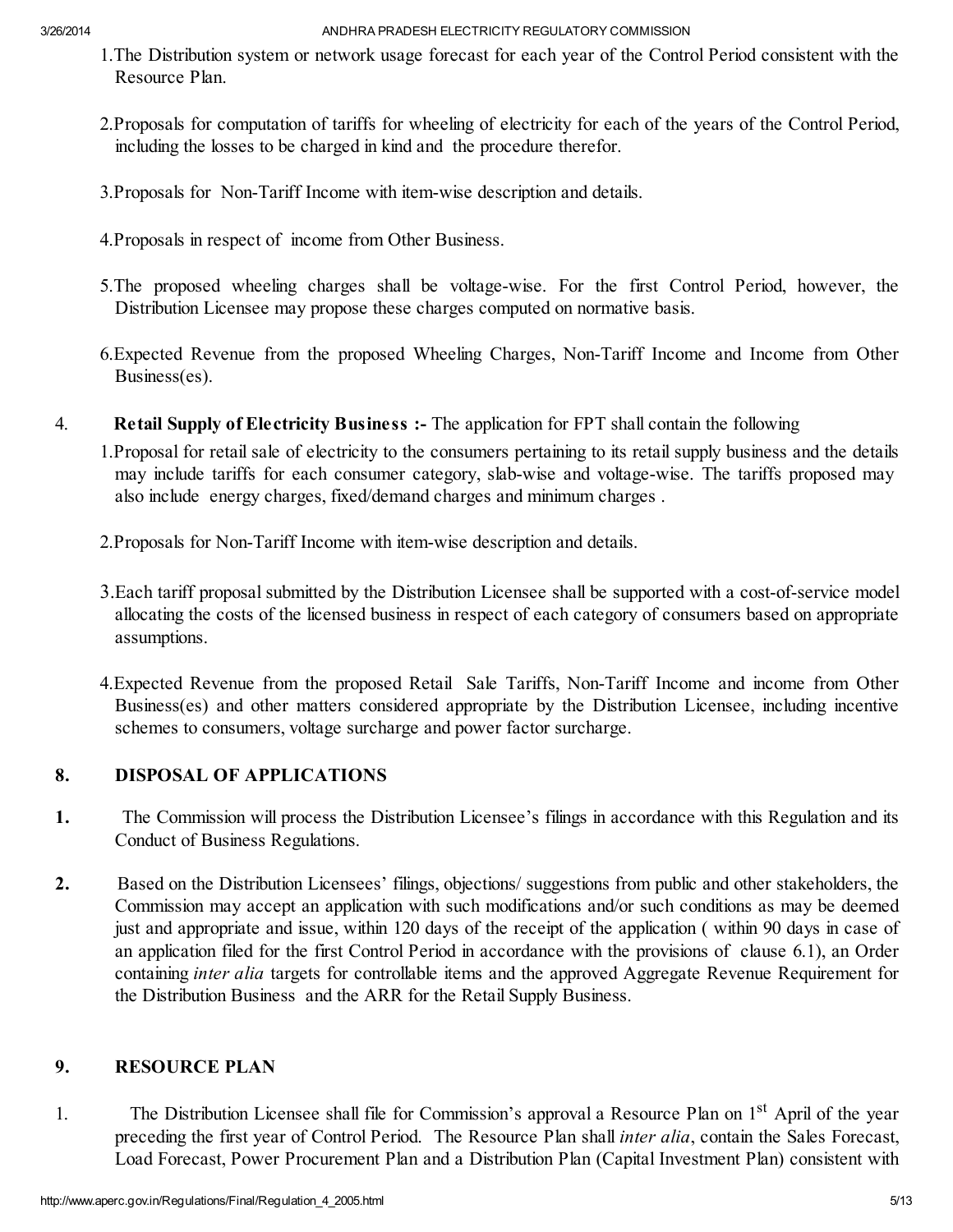the requirements of the Commission's Guidelines on Load Forecast and Resource Plan (Distribution Plan and Power Procurement Plan) as amended from time to time:

Provided that the Resource Plan for the first Control Period may be filed along with the Multi-year filings for ARR of the first Control Period.

2. The Commission shall approve the Resource Plan as per the Guidelines on Load Forecast, Resource Plan (Distribution Plan and Power Procurement Plan) and the Distribution Licensee shall adopt them in the Multi-Year and Annual filings for the Control Period.

## 10. MULTI-YEAR TARIFF FRAMEWORK AND APPROACH

- 1. The multi-year tariff framework shall be based on the following approach, for calculation of aggregate revenue requirement and expected revenue from tariff and charges.
- 2. Base Year :- Values for the Base Year of the Control Period will be determined based on the audited accounts available, best estimate for the relevant years and other factors considered appropriate by the Commission, and after applying the tests for determining the controllable or uncontrollable nature of various items. The Commission will normally not revisit the performance targets even if the targets are fixed on the basis of base values of un-audited accounts.
- 3. Targets: Targets will be set for items that are deemed by the Commission as "controllable" which constitute operation & maintenance costs, financing costs, and for distribution losses duly adhering to the Licensees' Standards of Performance Regulation. Trajectory for specific variables may be stipulated by the Commission where the performance of the applicant is sought to be improved upon through incentives and disincentives;
- 4. Controllable and Uncontrollable items of ARR:- The expenditure of the Distribution Licensee considered as "controllable" and "uncontrollable" shall be as follows:

| <b>Distribution Business</b>     |                                  |
|----------------------------------|----------------------------------|
| <b>ARR</b> Item                  | "Controllable"/ "Uncontrollable" |
| Operation & Maintenance expenses | Controllable                     |
| Return on Capital Employed       | Controllable                     |
| Depreciation                     | Controllable                     |
| Taxes on Income                  | Uncontrollable                   |
| Non-tariff income                | Controllable                     |

In addition to the above items the retail supply business shall include the following :

| <b>Retail Supply Business</b> |                                  |
|-------------------------------|----------------------------------|
| <b>ARR</b> Item               | "Controllable"/ "Uncontrollable" |
| Cost of power purchase        | Uncontrollable                   |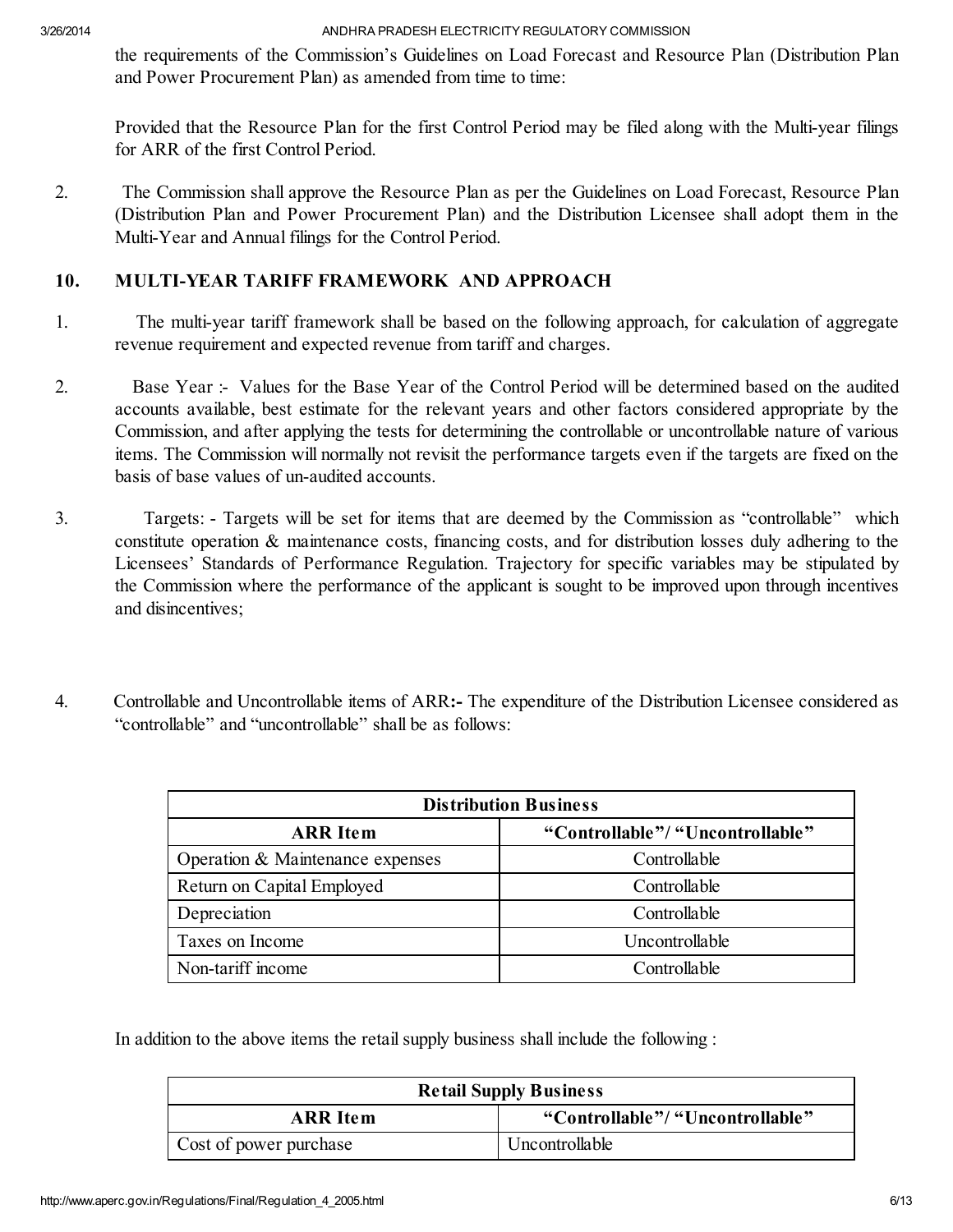5. Pass-through of gains and losses on variations in "uncontrollable" items of ARR:- The Distribution Licensee shall be eligible to claim variations in "uncontrollable" items in the ARR for the year succeeding the relevant year of the Control Period depending on the availability of data as per actuals with respect to effect of uncontrollable items:

Provided that the Commission shall allow the financing cost on account of the time gap between the time when the true-up becomes due and when it is actually allowed and the corrections shall not be normally revisited.

- 6. Sharing of gains and losses on variations in "controllable" items of ARR:- The Distribution Licensee in its annual filings during the Control Period shall present gains and losses for each controllable item of the Aggregate Revenue Requirement. A statement of gain and loss against each controllable item will be presented after adjusting for any variations on account of uncontrollable factors.
- 7. For the purpose of sharing gains and losses with the consumers, only aggregate gains or losses for the Control Period as a whole will be considered. The Commission will review the gains and losses for each item of the ARR and make appropriate adjustments wherever required:

Provided that for the first Control Period, insofar as the gains and losses from the Retail Supply Business of the Distribution Licensee are concerned, these will be shared with the consumers on yearly basis.

8. Notwithstanding anything contained in this Regulation, the gains or losses in the controllable items of ARR on account of factors that are beyond the control of the Distribution Licensee – *force majeure* – shall be passed on as an additional charge or rebate in ARR over such period as may be specified in the Order of the Commission.

### PART – III PRINCIPLES FOR COMPUTATION OF AGGREGATE REVENUE REQUIREMENT

## 11. MAIN ITEMS OF ARR

The Aggregate Revenue Requirement of the Distribution Licensee, for each year of the Control Period, shall contain the following items:

- 1. Cost of power procurement
- 2. Transmission charges  $\int$  for Retail Supply Business alone
- 3.Load dispatch charges;
- 4.Operation and maintenance expenses;
- 5.Return on capital employed;
- 6.Depreciation;
- 7.Taxes on Income;
- 8.Corrections for "uncontrollable" items and "controllable" items (indexed to external parameters);

9.Any other relevant expenditure

# 12. COST OF POWER PROCUREMENT

1. The Distribution Licensee shall be allowed to recover the cost of power it procures, including from State generators, independent power producers, Central generating stations, non-conventional energy generators,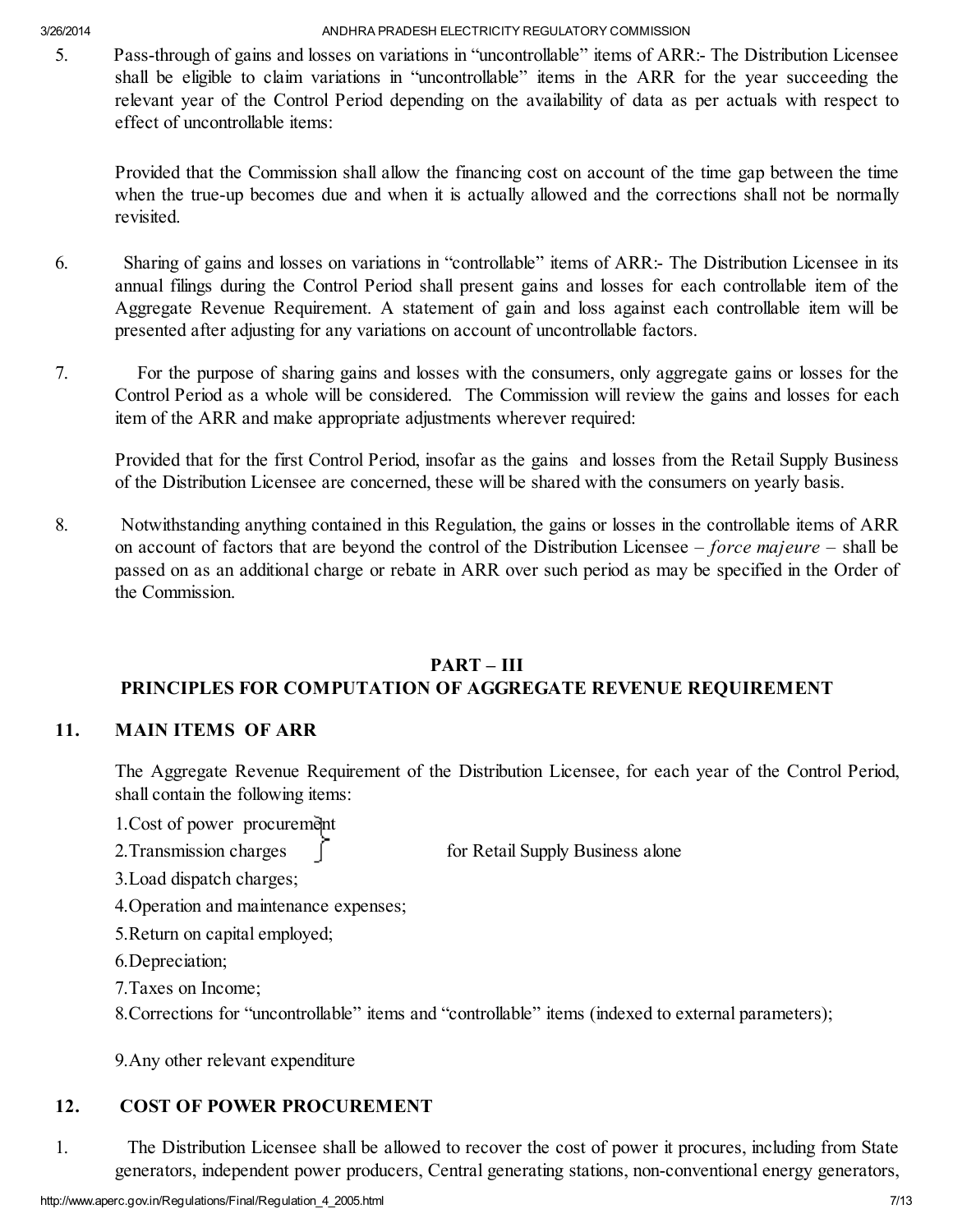and others, for supply to consumers, based on the Commission-approved Power Procurement Plan of the Distribution Licensee covering each year of the Control Period:

Provided that where the procurement is for sale to consumers permitted open access by the Nodal Agency under the Open Access Regulation or purchase for trading, the Distribution Licensee shall provide an Allocation Statement as referred to in clause 5 clearly specifying the costs that are attributable to the sales made to such consumers, utilities, etc.

- 2. Except in the case of Retail Supply Business insofar as for the first Control Period is concerned:
	- 1. The Commission shall adopt the Sales Forecast, the Distribution loss trajectory and the Power Procurement Plan approved as part of the Resource Plan for the purpose of determining the Power Purchase Requirement of the Distribution Licensee for the Control Period;
	- 2. The power procurement plan will not generally require any revisions during the Control Period, and the Commission-approved category-wise power procurement forecast shall be applied for estimating the Distribution Licensees' power procurement requirement for each year of the Control Period;
	- 3. While approving the cost of power procurement, the Commission shall determine the quantum of electricity to be procured, consistent with the power procurement plan, from various sources of supply, in accordance with the principle of merit order schedule and dispatch, based on a ranking of all approved sources of supply in the order of variable cost or price.
- 3. For the Retail Supply Business of the Distribution Licensee for the first Control Period, the provisions of clause 12.2 shall apply *mutatis mutandis* , on an annual basis.
- 4. The Distribution Licensee shall be entitled to recover or shall refund, as the case may be, the charges on account of Fuel Surcharge Adjustment as approved by the Commission from time to time, suo-motu or based on the filing made by the Distribution Licensee, as the Commission may deem fit.

## 13. TRANSMISSION AND LOAD DISPATCH CHARGES

- 1. The Distribution Licensee shall be allowed to recover transmission and load despatch charges payable to the Transmission Licensees (Central Transmission Utility, State Transmission Utility etc.) and System Operators (Regional Load Despatch Centre, State Load Despatch Centre etc.) for access to and use of the inter-state transmission system, intra-state transmission system and availing load dispatch services on long-term basis in accordance with the tariffs approved from time to time by CERC and this Commission, as the case may be.
- 2. The Distribution Licensee shall also be allowed to recover the expenses, at the approved level, pertaining to (a) use of transmission and load dispatch facilities under short-term procurement of power for the Retail Supply Business; and (b) wheeling charges for use of the distribution system of other Distribution Licensee for procurement of power for the Retail Supply Business.

## 14. OPERATION AND MAINTENANCE COSTS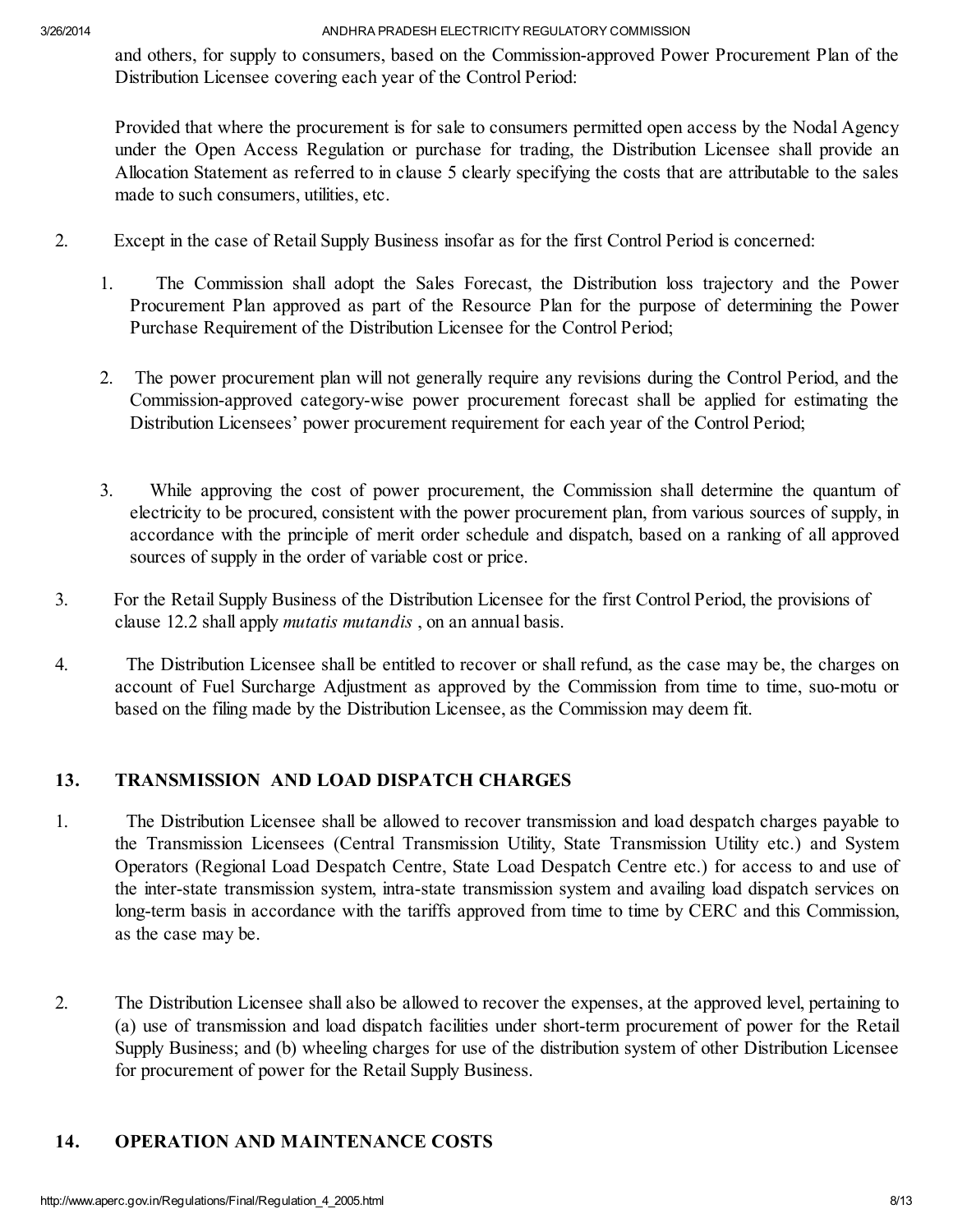- 1. Operation and Maintenance (O&M) costs shall comprise the following:
	- 1. Salaries, wages and other employee costs;
	- 2. Administrative and General costs;
	- 3. Repairs and maintenance, and
	- 4. Other miscellaneous expenses, like legal charges, audit fees, lease charges, rent, rates and taxes, etc.
- 2. The Distribution Licensee in its filings for the Control Period shall submit the consolidated O&M expenses for the Base Year of the Control Period, and two years preceding the Base Year. The O&M expenses for the Base Year shall be determined based on latest audited accounts, best estimates of Distribution Licensee of actual O&M expenses for relevant years and other factors considered relevant. The O&M expenses for the Base Year, if required, will be used for projecting the expenses for each year of the Control Period.
- 3. The composite O&M expenses permissible towards revenue requirement for each year of the Control Period shall be determined , by using pre-determined norms or formulae for this purpose. These norms or formulae shall be determined by the Commission based on Distribution Licensee's submissions in this regard, previous years' actual expenses and any other factors considered relevant by the Commission.

# 15. RETURN ON CAPITAL EMPLOYED

1. Return on Capital Employed (RoCE) for the RRB for the year 'i' shall be computed in the following manner:

 $RoCE = WACC * RRB_i$ 

Where,

WACC is the Weighted Average Cost of Capital as fixed by the Commission for the Control period and expressed in terms of percentage;

RRB is the Regulated Rate Base (the asset base) approved by the Commission for each year of the Control period on which the Distribution Licensee shall be entitled to earn a return based on the Commission approved Weighted Average Cost of Capital (WACC).

i: i<sup>th</sup> year of the Control Period,  $i = 1, 2, 3$  for the first Control Period

1. The WACC shall be computed in the following manner:

$$
WACC_{RRB} = \left[\frac{D/E}{1 + D/E}\right] \ r_d + \left[\frac{1}{1 + D/E}\right] \ r_e
$$

Where,

D/E is the Debt to Equity Ratio and shall be determined at the beginning of the Control Period after considering Distribution Licensee's proposal, previous years' D/E mix, market conditions and other relevant factors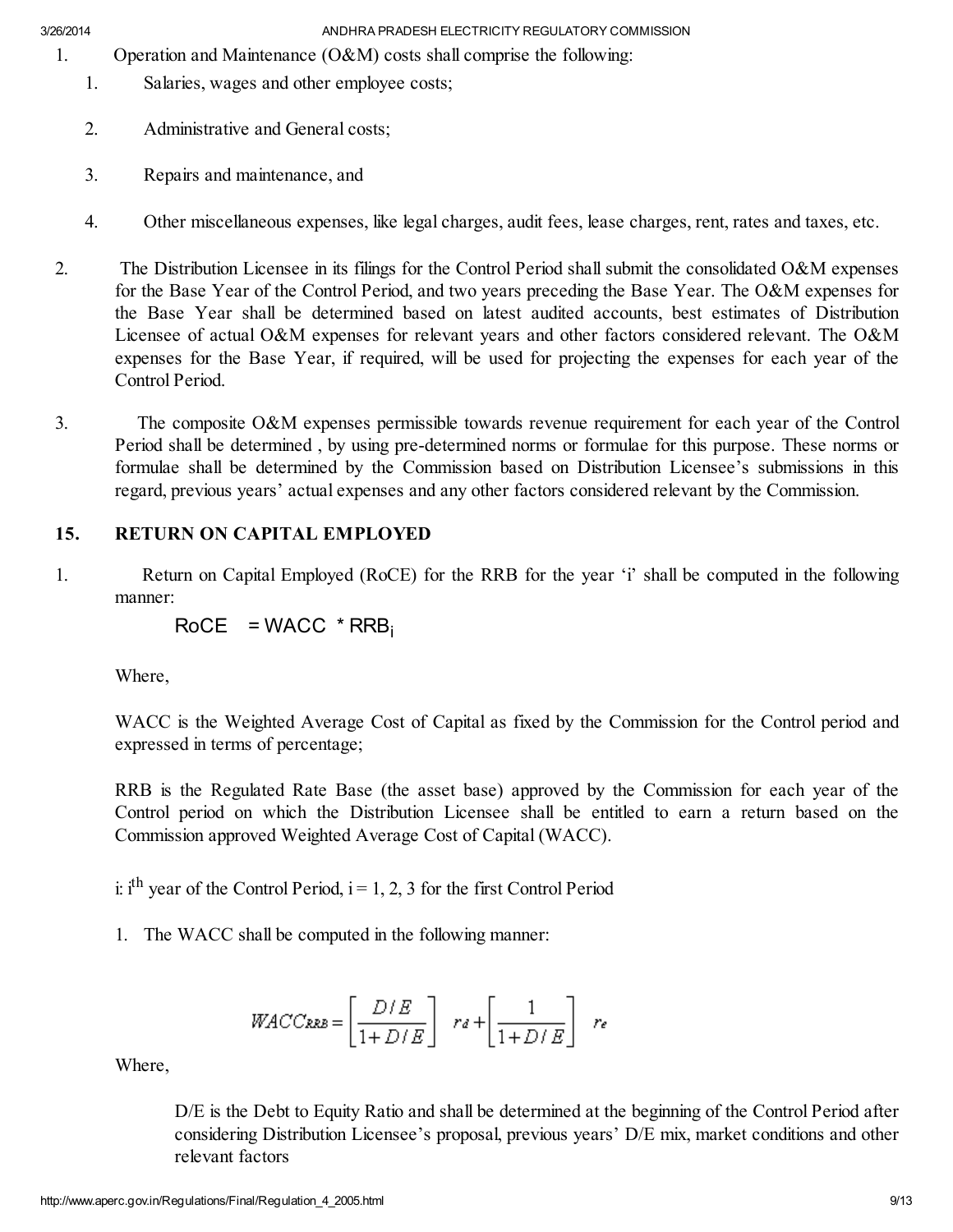$r_d$ is the Cost of Debt and shall be determined at the beginning of the Control Period after considering Distribution Licensee's proposals, present cost of debt, market conditions and other relevant factors.

 $r_e$  is the Return on Equity and shall be determined at the beginning of the Control Period after considering CERC norms, Distribution Licensee's proposals, previous years' D/E mix, risks associated with distribution & supply business, market conditions and other relevant factors

The Weighted Average Cost of Capital as determined above shall remain unchanged during the Control Period

2. The Regulated Rate Base (RRB) for the purposes of computing the RoCE for a year of the Control Period will be computed in the following manner.

 $RRB_i = RRB_{i-1} + \Delta RAB_i + WC_i$ 

Where,

 $RRB_i$ : Regulated Rate Base for the  $i<sup>th</sup>$  year of the Control period

∆RAB<sub>i</sub>: Change in the Rate Base in the i<sup>th</sup> year of the Control Period. This component would be the average of the value at the beginning and end of the year as the asset creation is spread across a year and is arrived at as follows:

$$
\Delta RAB_i = (Inv_i - D_i - CC_i)/2
$$

Where,

Inv<sub>i</sub>: Investments projected to be capitalised during the i<sup>th</sup> year of the Control Period and approved.

 $D_i$ : Amount set aside or written off on account of Depreciation of fixed assets for the  $i<sup>th</sup>$ year of the Control Period.

CC<sub>i</sub>: User Contributions pertaining to the ∆RAB<sub>i</sub> and capital grants/subsidies received during i<sup>th</sup> year of the Control Period for construction of service lines or creation of fixed assets.

RRB  $_{i-1}$ : Regulated Rate Base for the financial year preceding the i<sup>th</sup> year of the Control period and shall be determined on the basis of approved Capital Investment Plan referred to in clause 16.1 of this Regulation. For the first year of the Control Period, RRB  $_{i-1}$  will be the Regulated Rate Base for the Base Year i.e.  $RRB<sub>O</sub>$ . The values for the Base Year will be determined based on the latest audited accounts available, best estimates of the actuals pertaining to the relevant years and any other factors considered relevant by the Commission.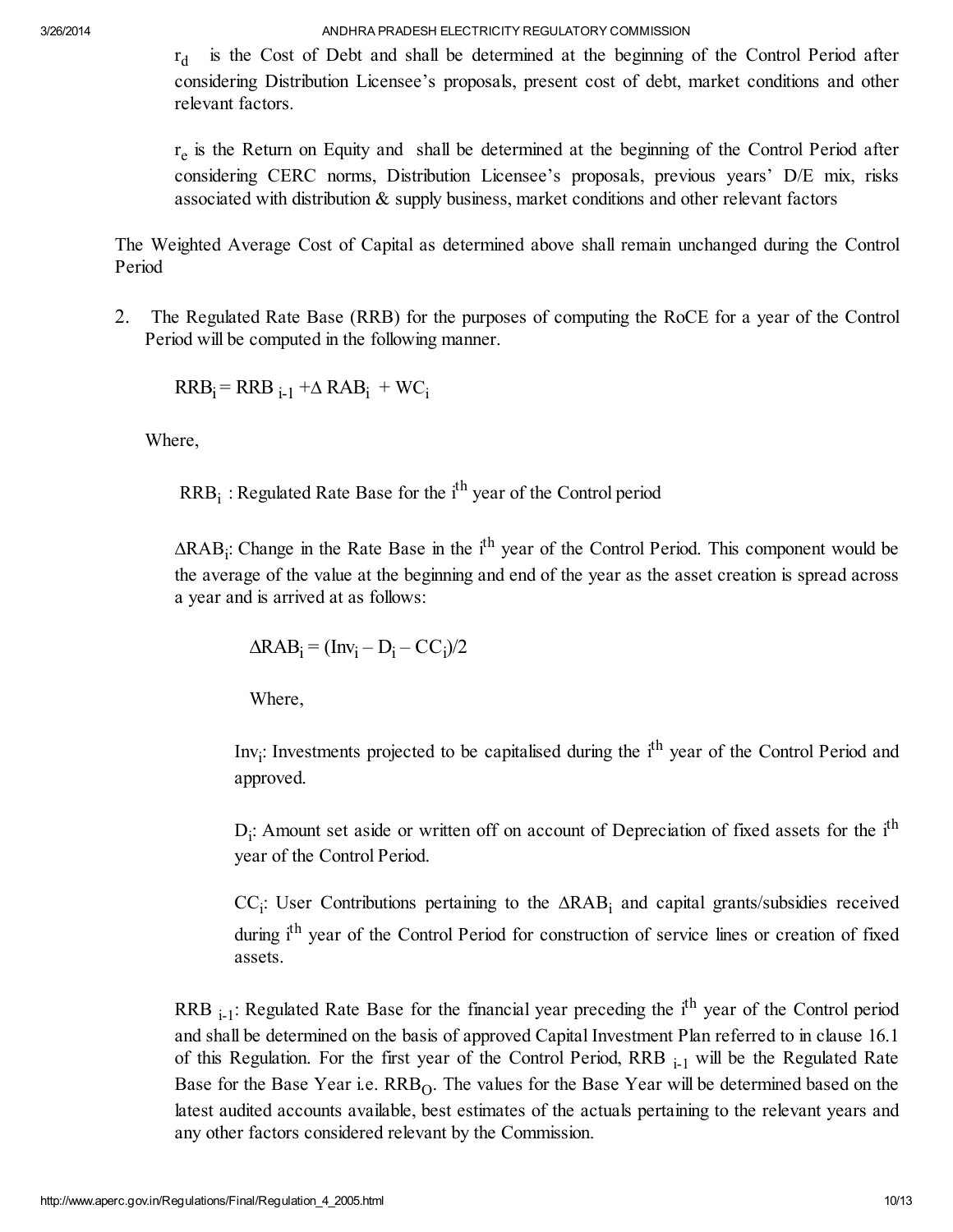$RRB<sub>O</sub> = OCFA<sub>O</sub> - AD<sub>O</sub> - CC<sub>O</sub>$ ,

where

 $OCFA<sub>O</sub>$ : Original Cost of Fixed Assets at the end of the Base Year available for use and necessary for the purpose of the licensed business

 $AD<sub>O</sub>$ : Amounts written off or set aside on account of depreciation and advance against depreciation if any, of fixed assets pertaining to the regulated business at the end of the Base Year

 $CC<sub>O</sub>$ : Total contributions pertaining to the OCFA<sub>o</sub>, made by the users towards the cost of construction of distribution/service lines by the Distribution Licensee and also includes the capital grants/subsidies received for this purpose.

1. WC<sub>i</sub>: Working Capital Requirement in the i<sup>th</sup> year of the Control Period and shall be considered as being equal to one twelfth of the Operations and Maintenance expenses as allowed for that year.

# 16. INVESTMENT PLAN

1. The Commission shall adopt the Capital Investment Plan approved as part of the Resource Plan in terms of clause 9 of this Regulation for the purpose of determining the Regulated Rate Base (RRB) at the commencement of the Control Period:

Provided that for the first Control Period, the Distribution Licensee shall file its Capital Investment Plan for the Control Period as part of its Multi-Year Filings for Commission's approval.

- 2. The Distribution Licensee shall seek approval for individual schemes in the Capital Investment Plan at least 90 days before undertaking the investment in accordance with the Guidelines on Investment Approval. The individual schemes/ projects submitted by the Distribution Licensee for Commission's approval must provide complete details including those relating to the cost and capitalisation for each year of the Control Period.
- 3. The Commission may provide corrections in the ARR of the Distribution Licensee for subsequent years of the Control Period to the extent of deviation from the investments approved as part of the Capital Investment Plan. The Distribution Licensee shall justify the deviations beyond 10 percent for each individual scheme/project and any other material deviations from the Capital Investment Plan including introduction of, or substitution of existing schemes / projects by, new scheme/project (s).

# 17. DEPRECIATION

- 1. Depreciation shall be computed in the following manner:
- 2. For each year of the Control Period, depreciation shall be calculated on the amount of Original Cost of the Fixed Assets included in the RRB at the beginning of each year of the Control Period:

Provided that depreciation on assets funded by consumer /user contributions or through any capital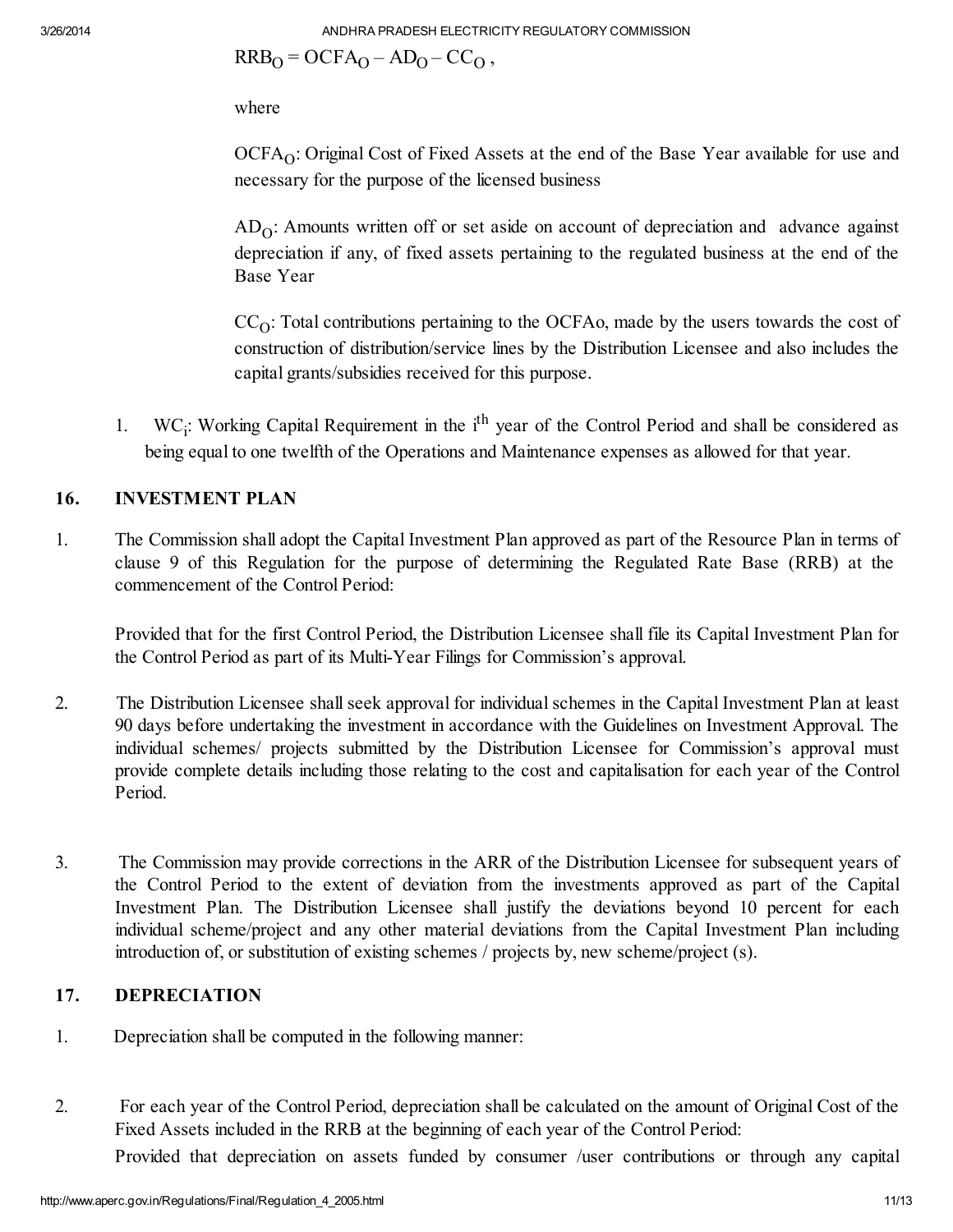subsidy/grant etc shall not be allowed in the revenue requirement of the Distribution Licensee.

- 3. Depreciation allowance for each year of the Control Period shall be determined, generally based on the methodology, rates and other terms as decided by CERC from time to time.
- 4. Depreciation shall be charged from the  $1<sup>st</sup>$  April of the following year from the date the asset is put to use.

### 18. TAXES ON INCOME

- 1. Taxes on Income, if any, on the income stream of the licensed business of the Distribution Licensee shall be treated as an expense and shall be recoverable through ARR.
- 2. Taxes on Income actually payable and paid shall be included in the ARR, limited, however, to tax on Return on Equity component of the Return on Capital Employed, and excluding tax on profit, if any, in excess of such return (arising out of any reason, including efficiency of the Distribution Licensee or any explicit incentive provided in the ARR), penalties, interest on delayed payment of tax, etc. , and duly adjusted for any refunds, etc. received for the previous periods.

## 19. CORRECTIONS FOR "UNCONTROLLABLE" ITEMS AND "CONTROLLABLE" ITEMS AND SHARING OF GAINS/LOSSES OF "CONTROLLABLE" ITEMS

The Distribution Licensee shall file its proposals for pass-through as well as sharing of gains/losses on variations in "uncontrollable" items of ARR and "controllable" items (indexed to external parameters) in accordance with clause 10 of this Regulation.

## 20. DETERMINATION OF FULL COST TARIFFS FOR WHEELING AND RETAIL SALE OF **ELECTRICITY**

The Commission shall determine the Full Cost tariffs for Wheeling and Retail sale of electricity to enable the Distribution Licensee to recover the Aggregate Revenue Requirement approved by the Commission based on an application made by the Distribution Licensee in accordance with the principles laid down in this Regulation.

## PART – IV **MISCELLANEOUS**

#### 21. PERIODIC REVIEWS

To ensure smooth implementation of the Multi-Year Tariff (MYT) Framework, the Commission may undertake periodic reviews of Distribution Licensees' performance during the Control Period, to address any practical issues, concerns or unexpected outcomes that may arise, and in general to assess the efficacy of Multi Year Tariff Principles.

#### 22. END-OF-CONTROL-PERIOD REVIEW

1. Towards the end of the Control Period, the Commission will seek to review if the implementation of the principles laid down in this Regulation has achieved its intended objectives. While doing so, the Commission will take into account, among other things, the industry structure, sector requirements, consumer and other